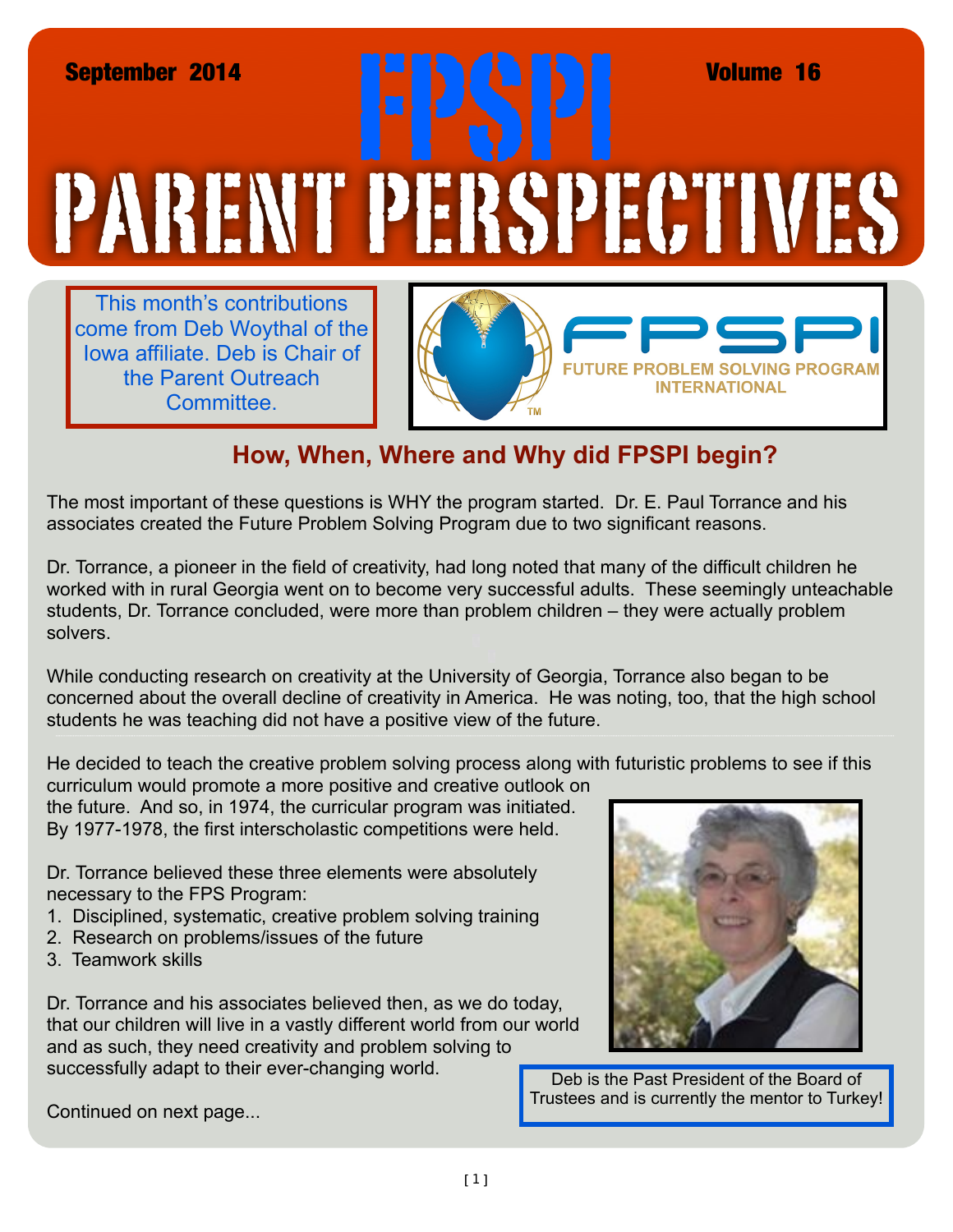From its beginning in Georgia to the worldwide program we have today, Dr. Torrance's three elements have not changed. FPSPI involves participants from over 40 states of the USA, as well as participants from eleven different countries with additional countries requesting mentoring all the time.

## FPSPI's CURRENT GOALS are:

- Develop and apply creative thinking skills
- Learn about complex issues shaping the future
- Develop an active interest in the future
- Develop written and verbal communication skills
- Learn and utilize problem-solving strategies
- Develop teamwork skills
- Develop analytic research skills
- Develop and use critical thinking skills
- Develop ethical leadership qualities



## **So… HOW WELL ARE WE DOING IN MEETING THESE GOALS?**

In 2010 the FPSPI board accepted the recommendations of the Ad Hoc Program Evaluation Committee to



New Zealand students took part in the study.

conduct three program evaluations to assess how we are doing on the mission and goals of the program.

The first evaluation was created by the Center for Creative Learning team under the direction of Dr. Donald J. Treffinger. This qualitative study utilized an in-depth survey with short-response and open-ended responses created for each group: alumni, parents, coaches, student FPSers and Affiliate Directors. Overall, the survey was very positive and it has been subsequently written up in two publications, and a special report has been provided by the CCL team for our constituents. This report can be found on the FPSPI website. Dr. Treffinger has also written a 10 page article published in *The Journal of Creative Behavior*. For a copy of this article, contact FPSPI's Executive Director, Marianne Solomon,

[Marianne@fpspi.org,](mailto:Marianne@fpspi.org) or Deb Woythal, [dwoythal@gmail.com.](mailto:dwoythal@gmail.com)

One of the highlights of this study came from the (short) list of recommendations, all very pertinent. The Strategic Plan committee has prioritized these recommendations, and the FPSPI board in conjunction with Marianne Solomon and her staff has taken action to address these recommendations.

The second study, referred to as the GEN 2 study, is a study of our alumni conducted by doctoral students at the University of Virginia under Dr. Carolyn Callahan. This study, with open-ended survey questions relative to FPSPI, was also very positive with regard to the meeting and surpassing of the FPSPI goals.

**Deb Woythal at [dwoythal@gmail.com](mailto:dwoythal@gmail.com) continued on next page...** Continued on next page... Please send your questions or comments to the Parent Committee via